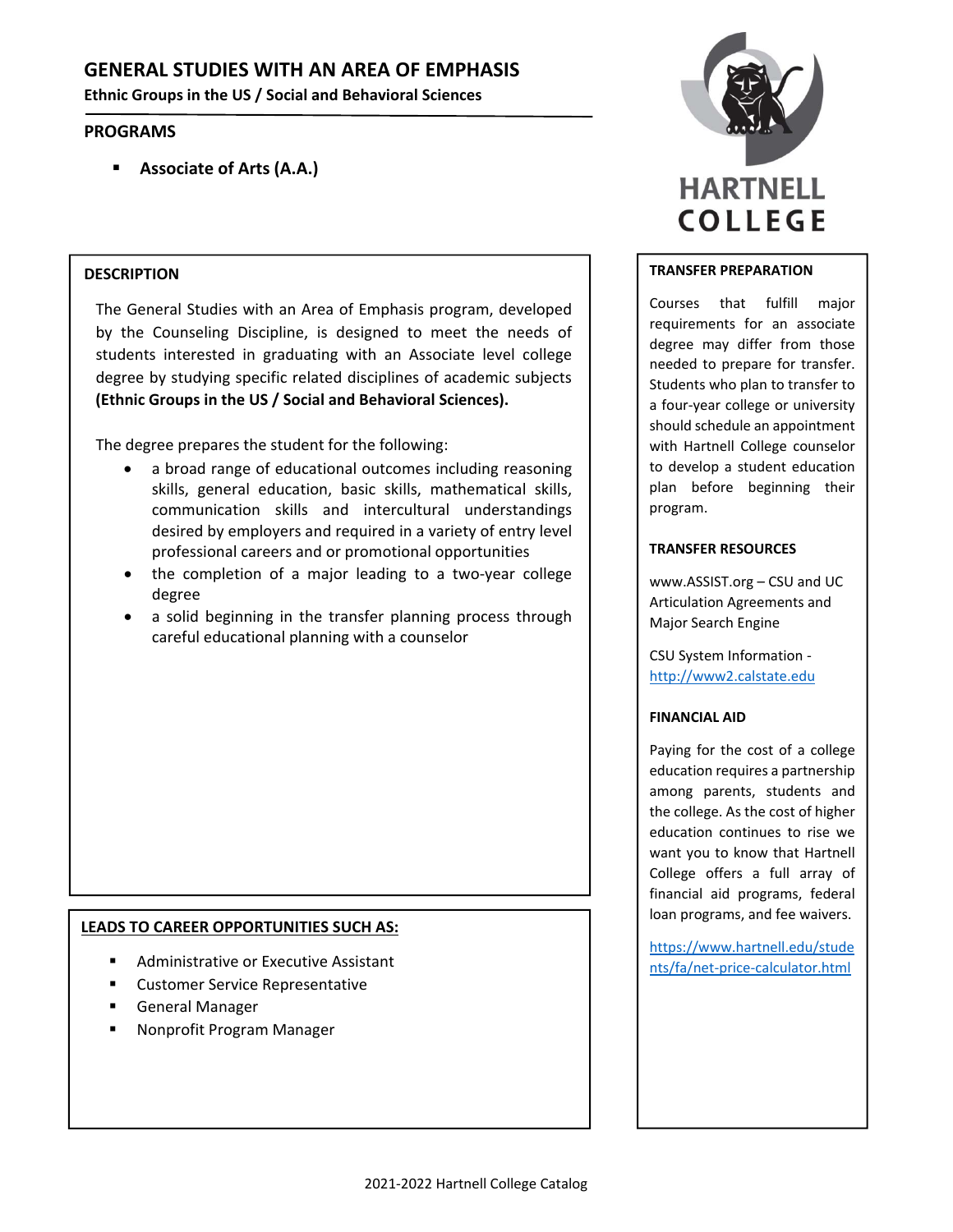## **GENERAL STUDIES WITH AN AREA OF EMPHASIS**

## **Ethnic Groups in the US / Social and Behavioral Sciences**

## **ASSOCIATE OF ARTS**

**Program Outcomes**: Upon successful completion of this program a student will be able to:

- read, write, speak and verbally comprehend at a college level.
- define information needs, access information efficiently and effectively, evaluate information critically, and use information ethically.
- use quantitative and logical reasoning to analyze information evaluate ideas and solve problems.
- understand and respect the cultural, economic, social, political, biological and interdependence of global life.
- acquire an appreciation in and involvement in the creation or performance of the work of fine arts/music culture.

**CHOOSE A SINGLE AREA OF EMPHASIS: Complete 18 units in one of the areas of emphasis listed below:**

**Ethnic Groups in the US**

**Social and Behavioral Science**

#### **Areas of Emphasis: Ethnic Groups in the United States (AA.GSE)**

Courses in the ethnic groups are those that study important themes and issues in United States history, society and culture. Courses will address the theoretical and analytical issues relevant to understanding race, culture and ethnicity in our society.

Students will develop a framework for better understanding one's particular cultural/historical identity in our society.

For the 18 units required, select courses from at least two disciplines; from one of the disciplines select at least two courses. *Students can double count General Education courses with the area of emphasis.*

| <b>REQUIRED MAJOR COURSES</b> |                                                                                 |  |
|-------------------------------|---------------------------------------------------------------------------------|--|
|                               | <b>Addiction Studies: AOD 4</b>                                                 |  |
|                               | Anthropology: ANT 10                                                            |  |
|                               | <b>Communications: COM 4</b>                                                    |  |
|                               | <b>Early Childhood Education: ECE 53</b>                                        |  |
|                               | <b>Education: EDU 1</b>                                                         |  |
|                               | English: ENG-1A Multicultural Perspective, ENG 1B Multicultural Perspective, 26 |  |
|                               | Ethnic Studies: ETH 1, 2, 3, 4, 5, 6, 7, 12                                     |  |
|                               | <b>Health Education: HED 6</b>                                                  |  |
|                               | <b>Health Sciences: HES 2</b>                                                   |  |
|                               | <b>History: HIS 10, 40, 46A, 46B, 49A, 49B</b>                                  |  |
|                               | <b>Music: MUS 5, 6, 7, 8</b>                                                    |  |
|                               | <b>Political Science: POL 5</b>                                                 |  |
|                               | <b>Sociology: SOC 15, 20, 30, 42</b>                                            |  |
|                               | Social Justice Studies: SJS 20, 22                                              |  |
|                               | Theater Arts and Cinema: TAC 3, 7,23                                            |  |